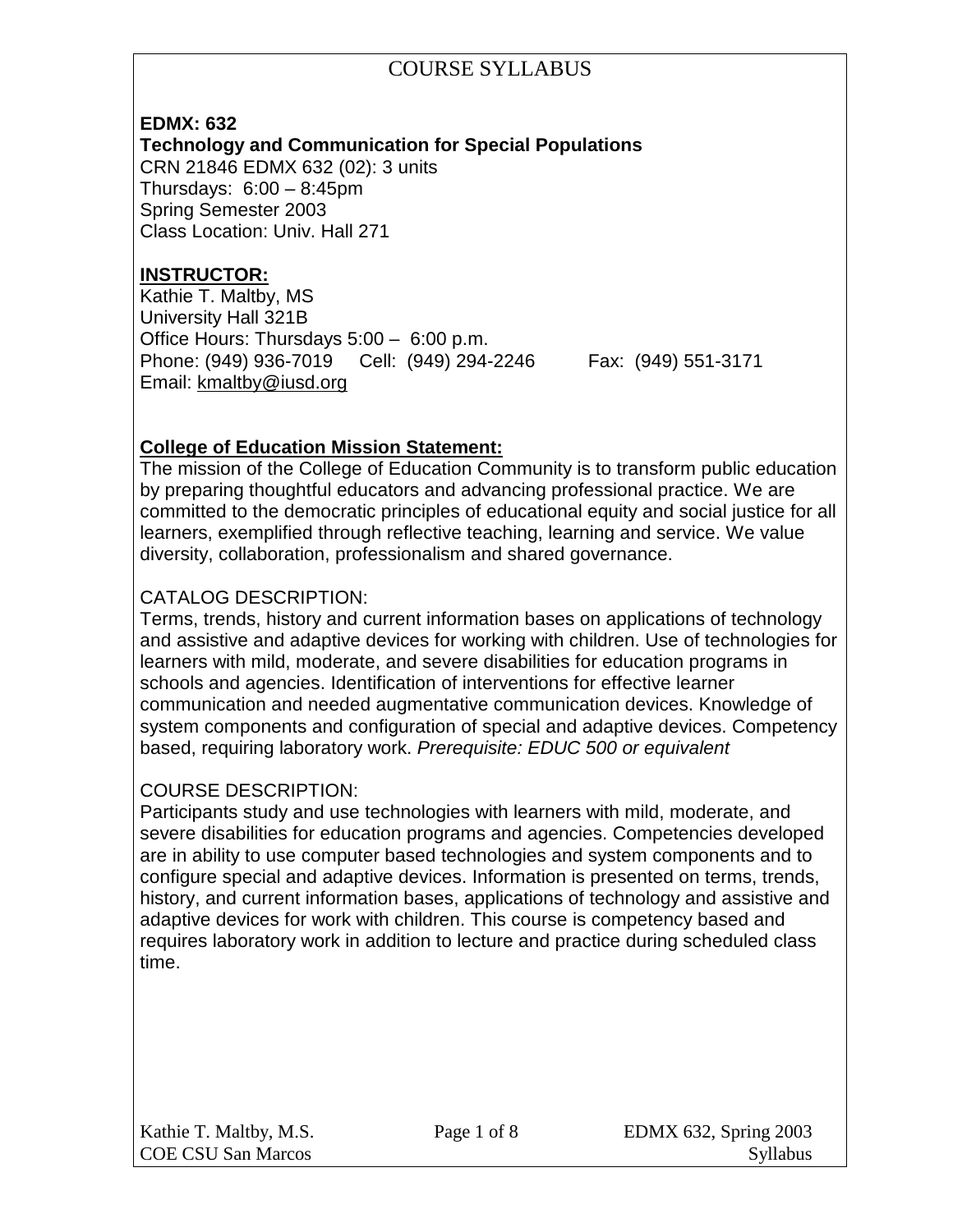| <b>COURSE SYLLABUS</b>                                                                                                                                                                                                                                                                                                                                                                                                                                                                                                        |                                                                                                                                                                                                                                                                                                                                                                                     |  |  |  |  |  |
|-------------------------------------------------------------------------------------------------------------------------------------------------------------------------------------------------------------------------------------------------------------------------------------------------------------------------------------------------------------------------------------------------------------------------------------------------------------------------------------------------------------------------------|-------------------------------------------------------------------------------------------------------------------------------------------------------------------------------------------------------------------------------------------------------------------------------------------------------------------------------------------------------------------------------------|--|--|--|--|--|
|                                                                                                                                                                                                                                                                                                                                                                                                                                                                                                                               |                                                                                                                                                                                                                                                                                                                                                                                     |  |  |  |  |  |
| Prerequisites: Admission to the Preliminary Level I Mild/Moderate and<br>Moderate/Severe Disabilities Education Specialist Program with or without Multiple<br>Subjects/BCLAD. Successful completion of EDUC 500 or equivalent.<br>Demonstration of a basic understanding and practical use of representative<br>programs for instruction and teacher productivity including word processing,<br>databases, spreadsheets, graphics, telecommunications, networking, and multi-<br>media presentations is absolutely required. |                                                                                                                                                                                                                                                                                                                                                                                     |  |  |  |  |  |
|                                                                                                                                                                                                                                                                                                                                                                                                                                                                                                                               | <b>Reading/Materials Required:</b>                                                                                                                                                                                                                                                                                                                                                  |  |  |  |  |  |
| $\Box$                                                                                                                                                                                                                                                                                                                                                                                                                                                                                                                        | Readings as assigned from required texts and researched on the Internet,<br>daily news, and professional journals.<br><b>Computer and Web Resources for People with Disabilities (The</b><br>Alliance for Technology Access)<br><b>Assistive Technology in Special Education (Golden)</b>                                                                                           |  |  |  |  |  |
| □                                                                                                                                                                                                                                                                                                                                                                                                                                                                                                                             | Purchase/Bring in to class one piece of current educational software to<br>demonstrate in class                                                                                                                                                                                                                                                                                     |  |  |  |  |  |
| $\Box$                                                                                                                                                                                                                                                                                                                                                                                                                                                                                                                        | <b>Class handouts</b> (bring all handouts with you to class)<br>Manuals to equipment and software (provided, to be used in class)                                                                                                                                                                                                                                                   |  |  |  |  |  |
|                                                                                                                                                                                                                                                                                                                                                                                                                                                                                                                               | <b>Supplies Required:</b>                                                                                                                                                                                                                                                                                                                                                           |  |  |  |  |  |
| $\Box$<br>$\Box$                                                                                                                                                                                                                                                                                                                                                                                                                                                                                                              | One 2" - three-ring binder measuring approximately 6" x 9"<br>Four 1.40 MB PC or Mac floppy disks<br>One 100MB (or larger) zip disk - you MUST have this to save lab work done<br>in class.<br>University print card - you will be required to submit hard print copies of lab<br>assignments printed in the lab - this is a requirement. May be purchased in<br>Academic Hall 202. |  |  |  |  |  |
|                                                                                                                                                                                                                                                                                                                                                                                                                                                                                                                               | <b>COURSE OBJECTIVES:</b>                                                                                                                                                                                                                                                                                                                                                           |  |  |  |  |  |
| Upon completion of this course, students will have acquired the knowledge<br>and skills to:                                                                                                                                                                                                                                                                                                                                                                                                                                   |                                                                                                                                                                                                                                                                                                                                                                                     |  |  |  |  |  |
| 1.                                                                                                                                                                                                                                                                                                                                                                                                                                                                                                                            | Demonstrate understanding of ethics, legislation and policies governing<br>assistive technology in education.                                                                                                                                                                                                                                                                       |  |  |  |  |  |
| 2.                                                                                                                                                                                                                                                                                                                                                                                                                                                                                                                            | Locate and become familiar with various resource agencies at the national,<br>state and local levels supporting assistive technology.                                                                                                                                                                                                                                               |  |  |  |  |  |
| 3.                                                                                                                                                                                                                                                                                                                                                                                                                                                                                                                            | Explore and evaluate adaptive/assistive software designed for students with<br>mild, moderate or severe disabilities.                                                                                                                                                                                                                                                               |  |  |  |  |  |
|                                                                                                                                                                                                                                                                                                                                                                                                                                                                                                                               | Page 2 of 8<br>Kathie T. Maltby, M.S.<br>EDMX 632, Spring 2003<br><b>COE CSU San Marcos</b><br>Syllabus                                                                                                                                                                                                                                                                             |  |  |  |  |  |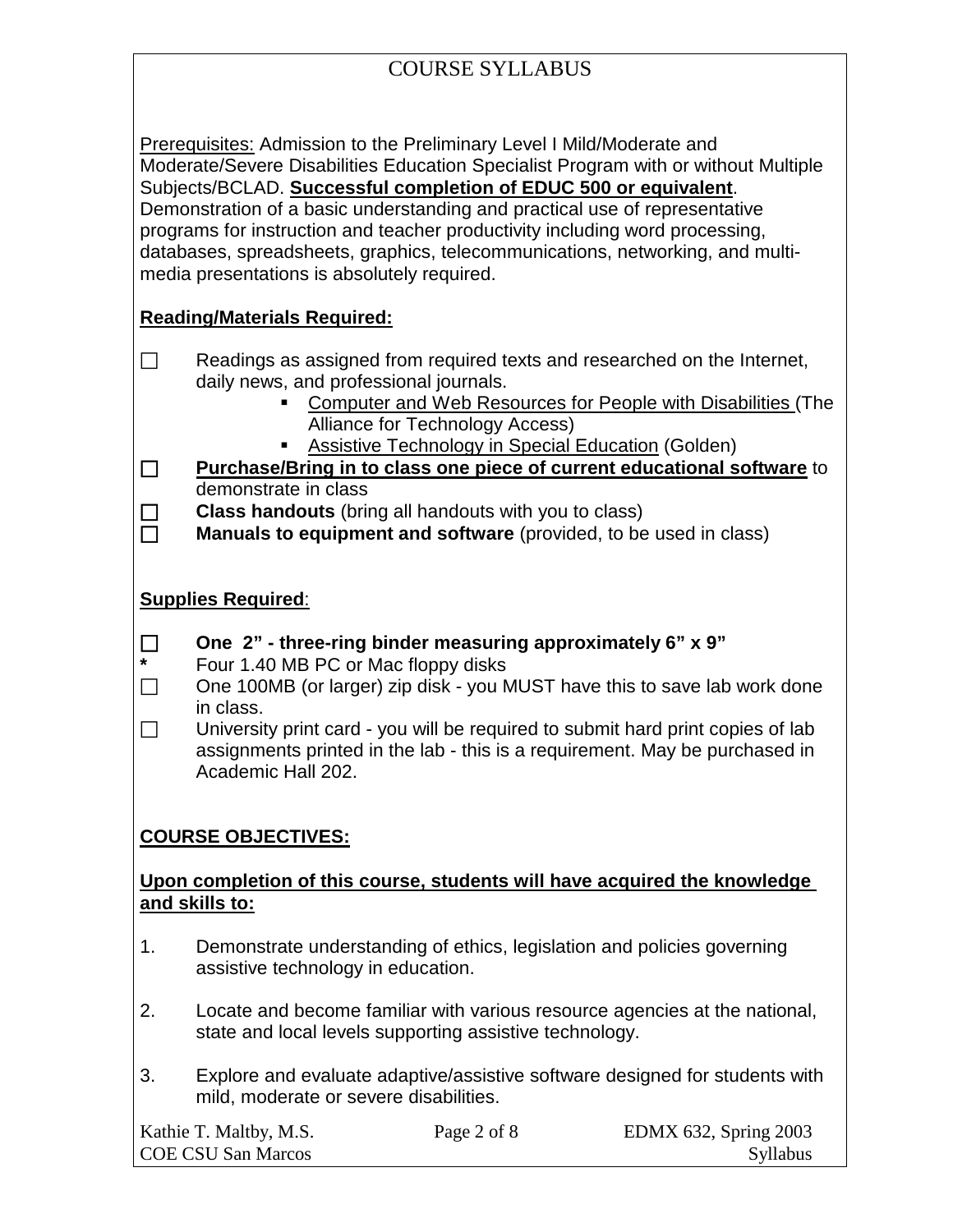- 4. Explore and evaluate adaptive/assistive hardware designed for students with mild, moderate or severe disabilities.
- 5. Be able to use the Internet to research and critically evaluate websites related to various topics in assistive/adaptive technology.
- 6. Acquire skills in creating no/low tech adaptations for students with disabilities in the classroom.
- 7. Demonstrate understanding of the evaluation process, service delivery models and funding as they relate to assistive technology.
- 8. Ability to contribute to the development of educational goals and objectives that infuse assistive technology in IEPs and ITPs.
- 9. Evaluate the effectiveness of software and hardware for individual learners in special education.
- 10. Demonstrate skills in adapting curriculum and instruction for special populations using a variety of tools.
- 11. Be familiar with assistive/adaptive devices in the areas of: augmentative and alternative communication; writing, reading, studying and mathematics; vision and hearing; positioning, seating and mobility; and activities of daily living.
- 12. Acquire competencies in configuring and using adaptive devices including:
	- a. IntelliKeys
	- b. Switches and switch interface
	- c. Touch screens
	- d. Alpha Smart keyboard
- 13. Acquire competencies in using specialize software such as:
	- a. Overlay Maker
	- b. Boardmaker
	- c. Co:Writer
	- d. Write Out Loud
	- c. Inspiration
	- e. IntelliMathics
	- f. IntelliTalk II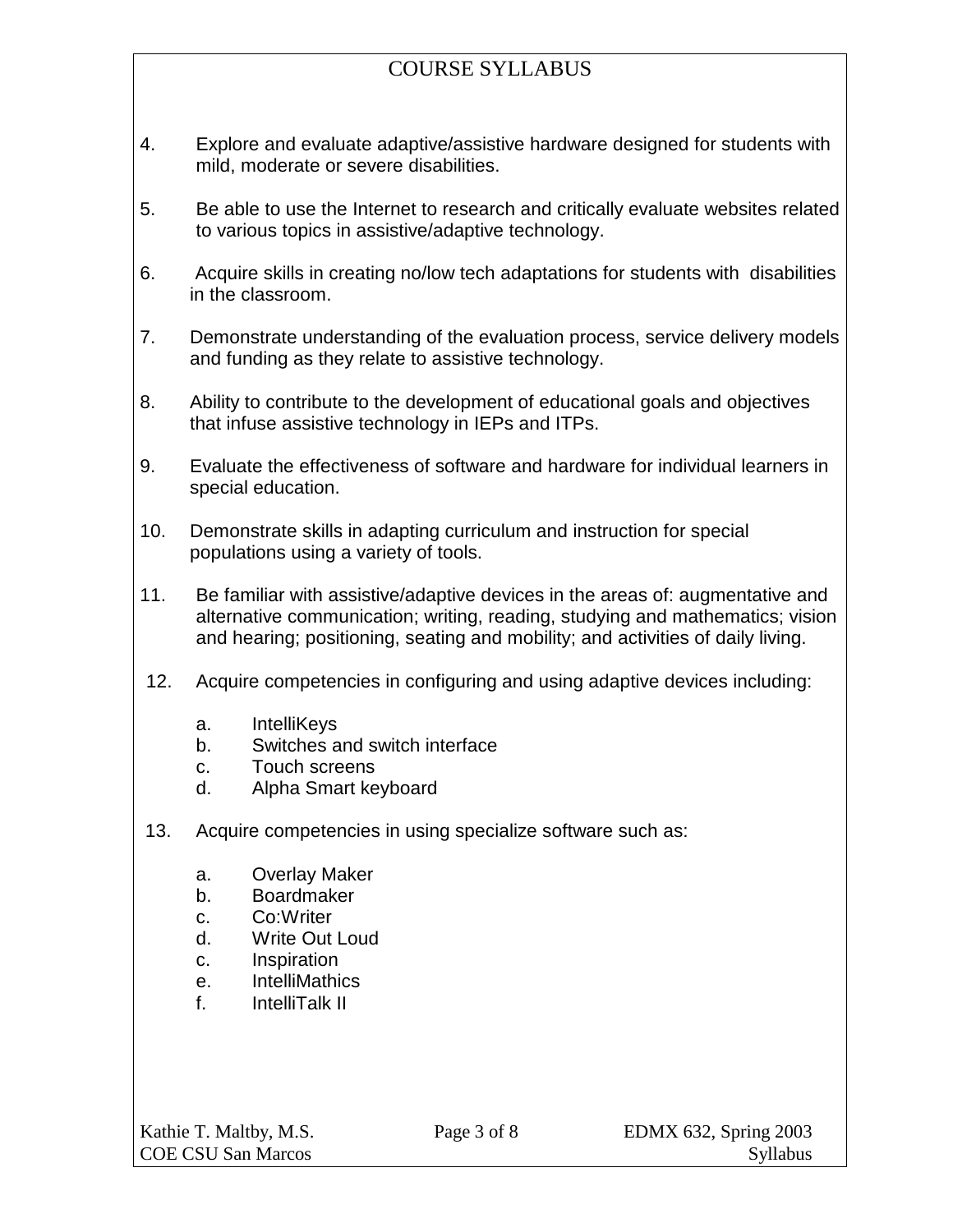## **ADMINISTRATIVE REQUIREMENTS OF STUDENTS**

COE ATTENDANCE POLICY: A good student is one who adheres to standards of dependability and promptness. This course is comprised of 16 class sessions across a 16-week period. **Students who miss three or more of the 16 classes (or 80%) of this course; or who are late for, or leave early from three or more sessions of this course, will be unable to receive a passing grade for this course (C+ or better).** 

ASSIGNMENT POLICY: Each assignment is due on the date indicated on the syllabus/schedule. Late assignments will be only be accepted up to one week after stated due date and will receive only partial credit. Keep a hard copy of each assignment turned in. **Burden of proof of assignment completion is upon the student.** *This includes all lab sheets.*

MISSED LABS: Students may (with consent of the instructor) make up the labwork and submit the lab sheet. However, less than full points will be awarded as the student has missed the instructor's instruction and supervised in-class group work with peers. No labs will be accepted, nor made up, later than two weeks after the class session in which the information was covered.

**Note:** If you have extraordinary circumstances in your life, which will impact upon your attendance or assignments, please let us know. If you have any questions or concerns, please contact the instructor.

Plagiarism of any type will result in a failing grade. Students making unauthorized copies of copyrighted microcomputer software will receive a failing grade.

Students are **required** to keep a copy of **all** work (including lab assignments requiring papers and responses). In case any work becomes lost, **all proof of work accomplished is the responsibility of the student**.

It is strongly advised that students keep up with the assignments from week to week.

## **LAB ETIQUETTE:**

- **ABSOLUTELY NO FOOD, DRINK, WATER, ETC IN THE LAB AT ANY TIME!!!** Students with food or drink in the lab will be **penalized participation and lab points.** Thank you for your attention to this matter.
- $\triangleright$  A collaborative professional considers his/her colleagues at all times. Much of the adaptive and assistive devices must be shared. Be sure to have each member of the group have hands-on with the devices and software in order to complete lab work.

| Kathie T. Maltby, M.S.    |
|---------------------------|
| <b>COE CSU San Marcos</b> |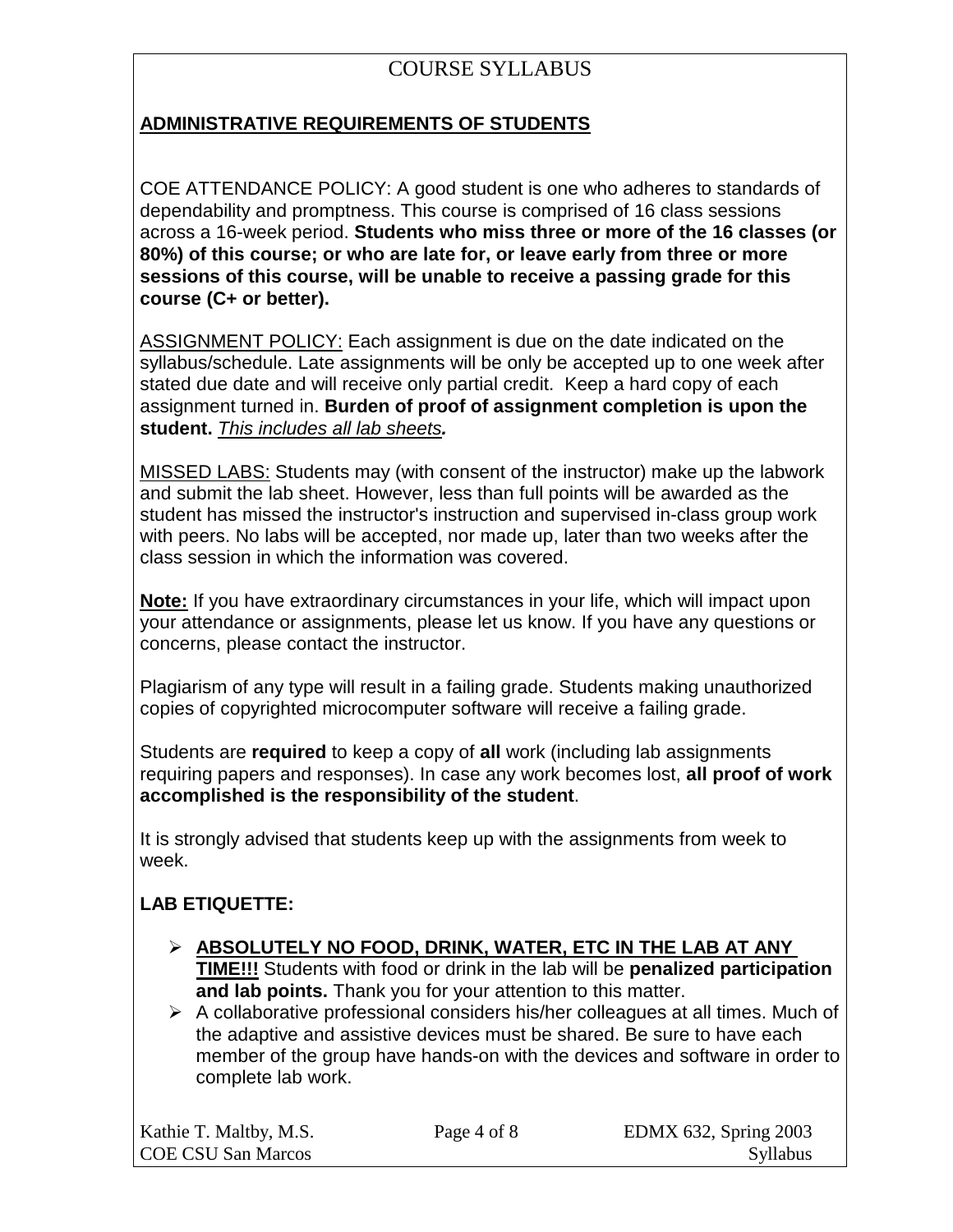- $\triangleright$  Much work for this course is collaborative. In real life, all team members must collaborate and participate in order to accomplish any completed project. Team members are expected to be considerate and group minded in scheduling working sessions to complete course assignments.
- $\triangleright$  Please wash your hands before using any adaptive equipment. The keyboard membranes and switches are very sensitive. Also, do not write on top of keyboard membranes.

**Note: the one principle of adaptive technology:** If it is going to malfunction, it will do so when you are in front of a group! Please be patient!

#### **ACADEMIC REQUIREMENTS**

California State University San Marcos has adopted an all-university writing requirement. In each course, students are required to write at least 2500 words in essays, exercises, papers and examinations.

#### **ASSIGNMENTS AND POINTS FOR MEETING COURSE OBJECTIVES:**

| Assignments:                                              | Points:   |
|-----------------------------------------------------------|-----------|
| Collaboration/Participation/Attendance<br>Lab assignments | 80<br>150 |
| <b>Customized Overlay</b>                                 | 50        |
| <b>SWERL</b><br><b>Presentation of SWERL</b>              | 95<br>25  |
| Vendor/Product Research Paper                             | 100       |
| <b>Website Review</b><br>Written reflections on readings  | 50<br>50  |
| <b>Total Points</b>                                       |           |

Lab assignments: (15 labs @ 10 points each = 150 points) The labs are in-class assignments; please remember to turn in your labs at the end of class. If the lab sheets are not turned in, no grade will be given.

**Collaboration/Participation:** (16 sessions @ 5 points each = 80 points) Be sure to read both the attendance and missed labs policies stated above under administrative requirements.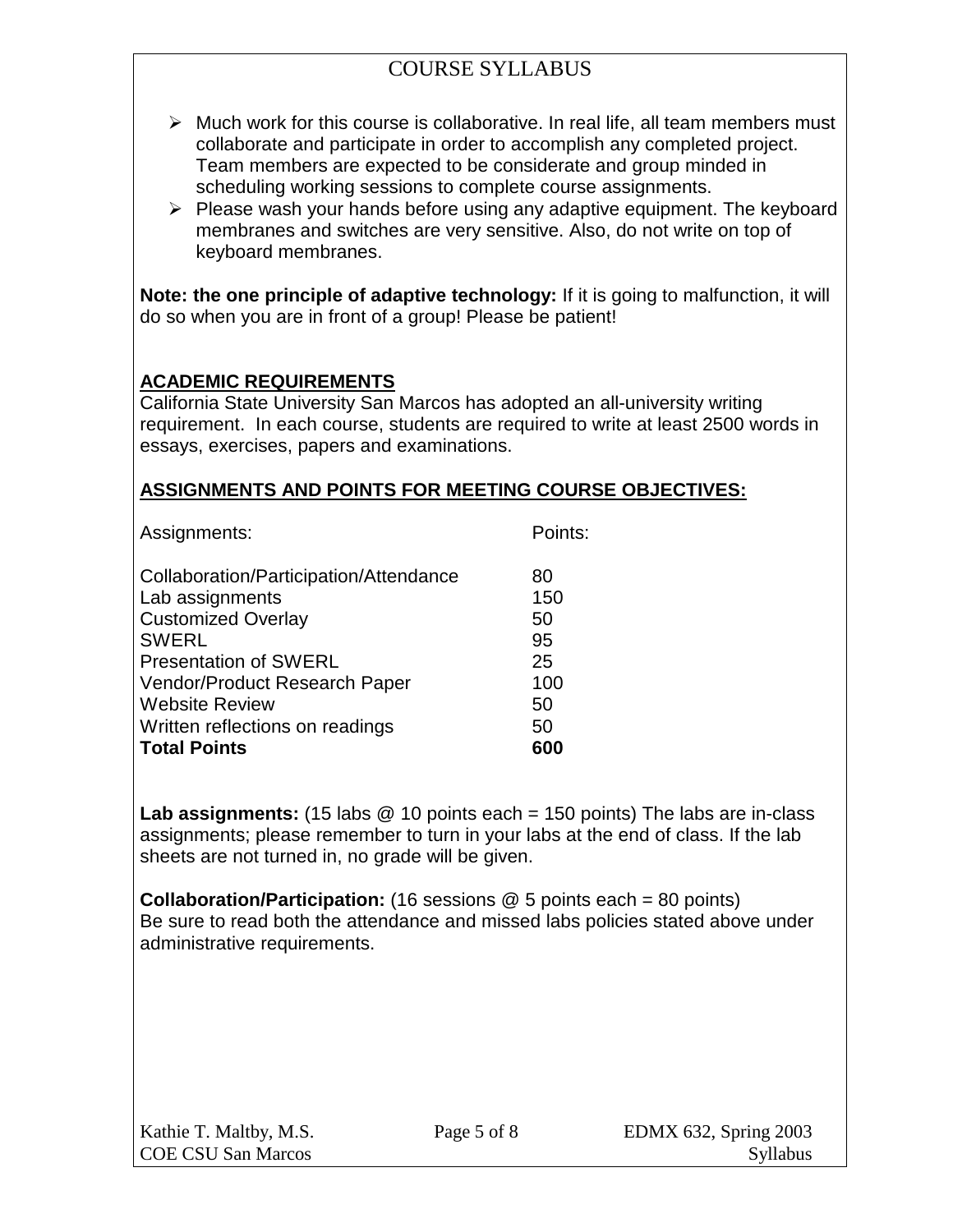#### *Detailed formats for all assignments are located in the bound reader.*

### **SWERL** (95 points)

Students will use the Software Evaluation for Reaching Learners (SWERL) and complete a student evaluation using the software and a software analysis. In addition, students will create a teaching guide on the software: tips on how to use the manual and software, evaluation of pros and cons of the program, how this software meets curriculum standards, and examples of instructional purposes.

### **Presentation of SWERL:** (25 points)

Students will present the software evaluated using the SWERL and share their findings.

### **Vendor/Product Research Paper:** (100 points)

Each student will research products for individuals with disabilities. Topics may include the following:

- $\Box$  Augmentative and Alternative Communication
- Computer Access
- Seating and Positioning
- Wheelchair and Mobility
- Devices for the Visually Impaired
- Devices for the Hearing Impaired (excluding hearing aids and cochlear implants)
- Voice Recognition
- Tools for a Specific Disability
- Tools to Support Specific Academic Areas
- Aids for Daily Living (electronic and non-electronic)

## **Customized Overlay Assignment:** (50 points)

Students will create a custom overlay for a written language activity. This overlay will be created using the software program Overlay Maker for use with an IntelliKeys keyboard. Students will be required to provide a description of the child's abilities and a summary of the lesson plan. A short oral presentation of the custom overlay and its use will be required.

#### **Website Review** (50 points)

Each student will research 5 websites on a single topic of assistive technology and complete a written summary.

**Written Reflection on Readings:** (5 reflections @ 10 points each = 50 points) Students will complete five written reflections related to assigned readings. These reflections will be completed during weekly class sessions.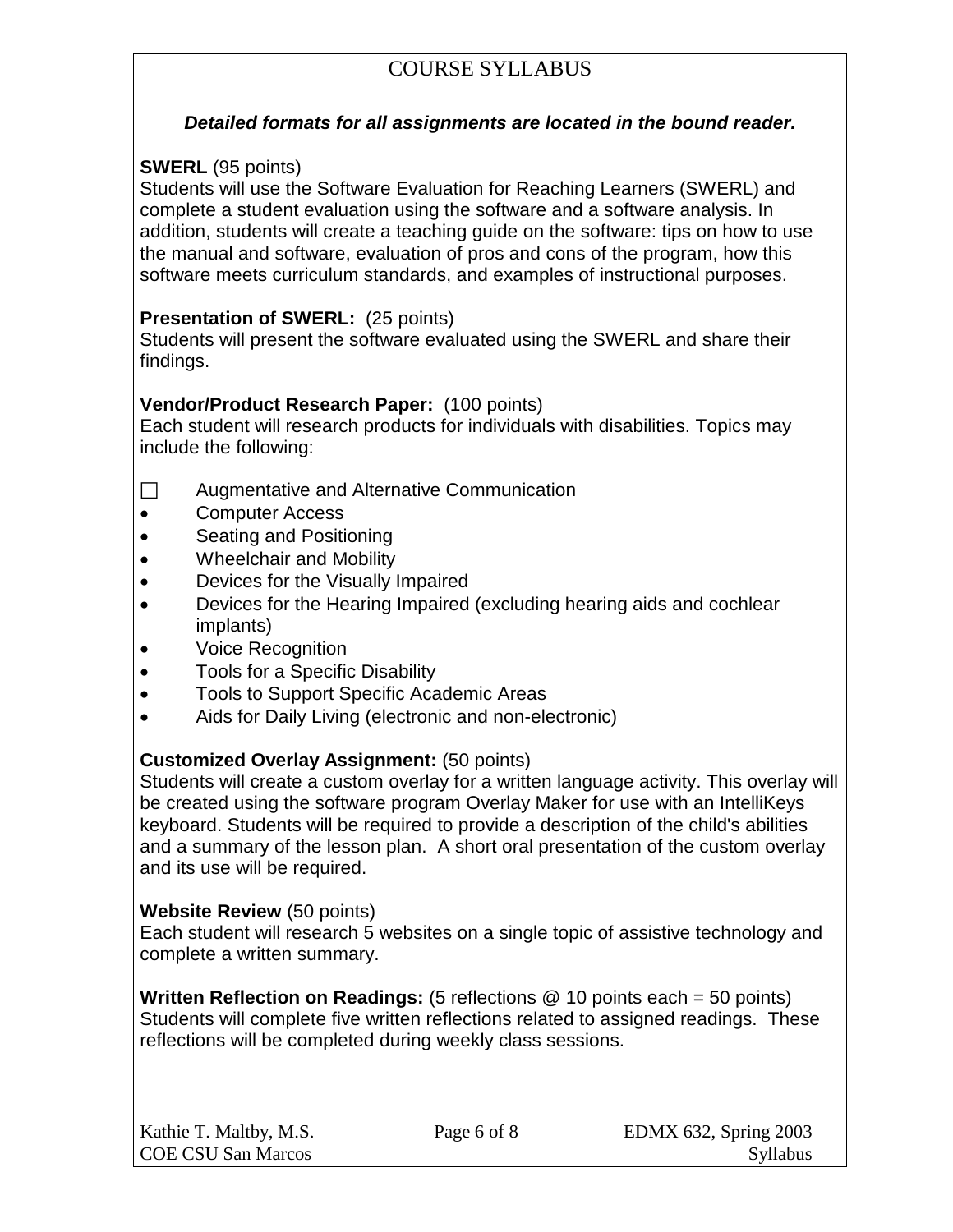## **CALCULATION OF COURSE GRADE**

Points will be totaled for all assignments and percentages will be calculated. Grades are then computed according to the following

### **GRADING SCALE**: (**Represents percentages of total points)**

|           | A 93-100 | A-90-92 |
|-----------|----------|---------|
| B+ 87-89  | B 83-86  | B-80-82 |
| $C+77-79$ | C 73-76  | C-70-72 |

#### **Criteria for grading participation:**

Participation points will be assigned on the following criteria: attendance, collaborative cooperation in all labs, classes, and group assignments; enthusiasm for the content and activities, respect for the speakers; patience and flexibility with the technology; appropriate use of lab, hardware and software; Respect for the lab environment and equipment, e.g., absolutely no food or drink in the lab.

**Criteria for course grading:** (CSUSM General Catalog)

A (Excellent): Performance of the student has been at the highest level, showing sustained excellence in meeting all course requirements and exhibiting an unusual degree of intellectual initiative.

B (Good): Performance of the student has been at a high level, showing consistent and effective achievement in meeting course requirements.

C (Satisfactory): Performance of the student has been at an adequate level, meeting the basic requirements of the course.

#### **NOTE: The minimum acceptable grade for course in the professional education sequence is C+, but a B average must be maintained.**

D (Passing): Performance of the student has been less than adequate, meeting only the minimum course requirements.

F (Failing): Performance has been such that minimal course requirements have not been met.